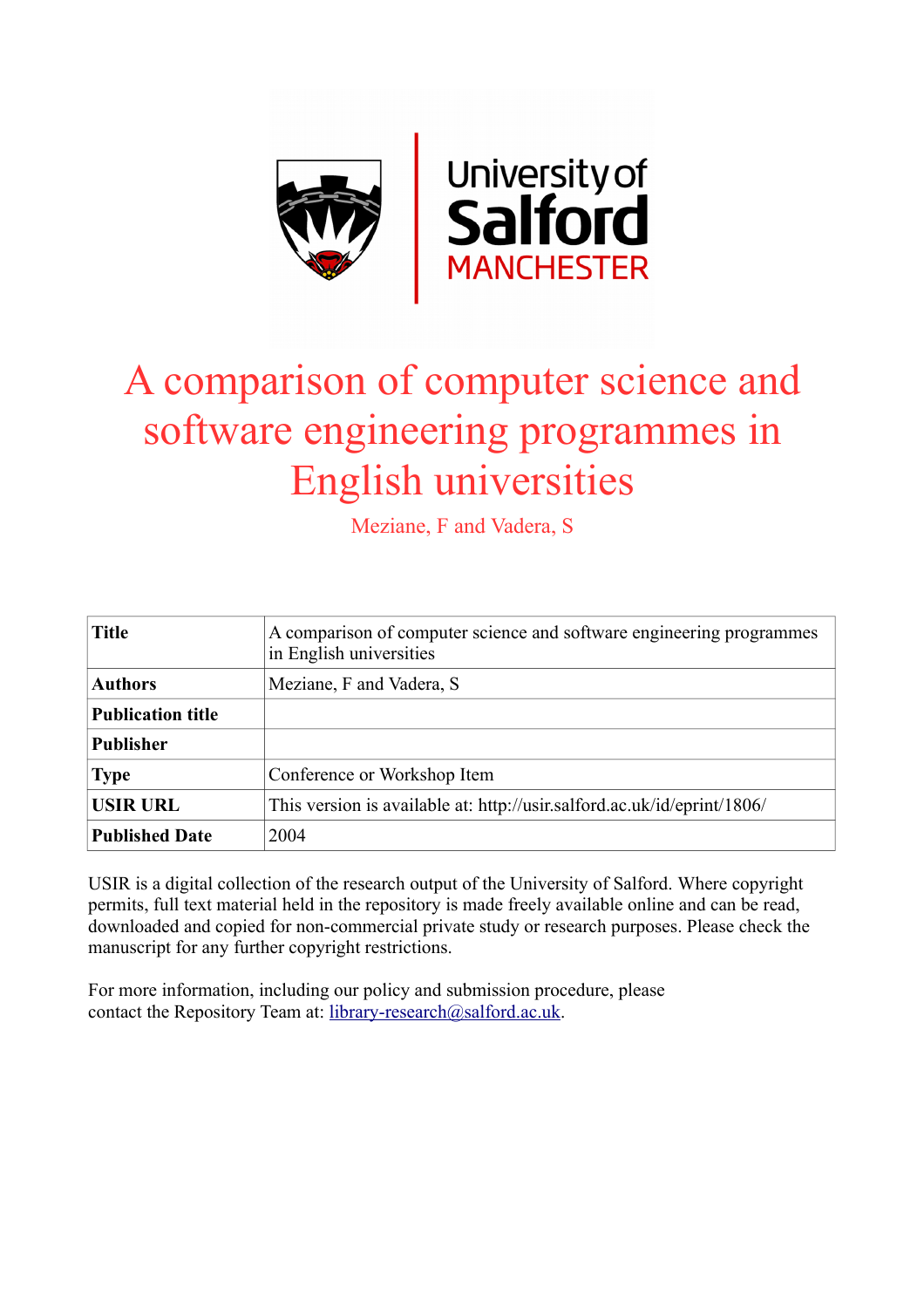# **A Comparison of Computer Science and Software Engineering Programmes in English Universities**

Farid Meziane and Sunil Vadera *School of Computing, Science and Engineering University of Salford, Salford M5 4WT, UK {f.meziane, s.vadera}@salford.ac.uk*

#### *Abstract*

*Recent years have seen much debate about the appropriate content of Software Engineering (SE) programs and how they relate to Computer Science (CS) programs, culminating in the distinguishing knowledge areas identified in the ACM/IEEE CS and SE curricula. Given these publications, a reasonable question to ask is: how do current SE programs differ from CS programs and to what extent do the differences reflect the characterizing features given in the ACM/IEEE curricula? This paper aims to answer these questions for SE programs offered in England. The content of a third of the SE programs in England are analyzed and summarized with respect to the knowledge areas of both the ACM/IEEE CS and SE curricula. The results reveal interesting features, such as intelligent systems is a more distinguishing feature between the CS and SE programs than the expected knowledge areas given in the SE curriculum. The main finding is that there are relatively few differences between existing SE and CS programs offered in England. The paper concludes with a discussion of the reasons for this situation and its likely implications.* 

#### **1. Introduction**

Software Engineering (SE) is regarded as new compared to other engineering disciplines. Indeed, it was first mentioned at a NASA conference organized in 1968 [9]. Since then, many methodologies, programming languages and architectures have been developed. Universities had to adapt traditional Computer Science (CS) programs to include concepts of SE to satisfy the demand for skilled practitioners. However, given the complexity and diversity of the SE discipline, designing, implementing and delivering SE programs is not a simple task and the content of software engineering education (SEE) is still debatable. Early frameworks for SEE [7,8] stressed the importance of flexibility in the design of these programs and the proposed contents areas included computer science, management sciences, communications, problem solving and design. SE programs were also viewed as "applied Computer Science" as opposed to "pure Computer Science" programs that are regarded as being more general and theoretical. Duggins and Thomas [6] give a good historical investigation of the SE curriculum.

The early SE programs did not live up to the expectations of many practitioners and an ever-demanding industry. There were debates on whether to classify SE as an engineering discipline, with strong views about the lack of "Engineering" in SE programs. Indeed, SE courses are embedded in general CS programs, which are not all focused on SE. Another debate was on the dissociation of SE programs from CS programs and the possible delivery of SE programs outside the traditional CS departments [10] The last few years have seen a lot of interest in the SEE from both industry and academia [5,11,12,17]. This interest is supported by many projects such as the Software Engineering Body of Knowledge Project (SWEBOK) [3] that attempts to define the knowledge required by a

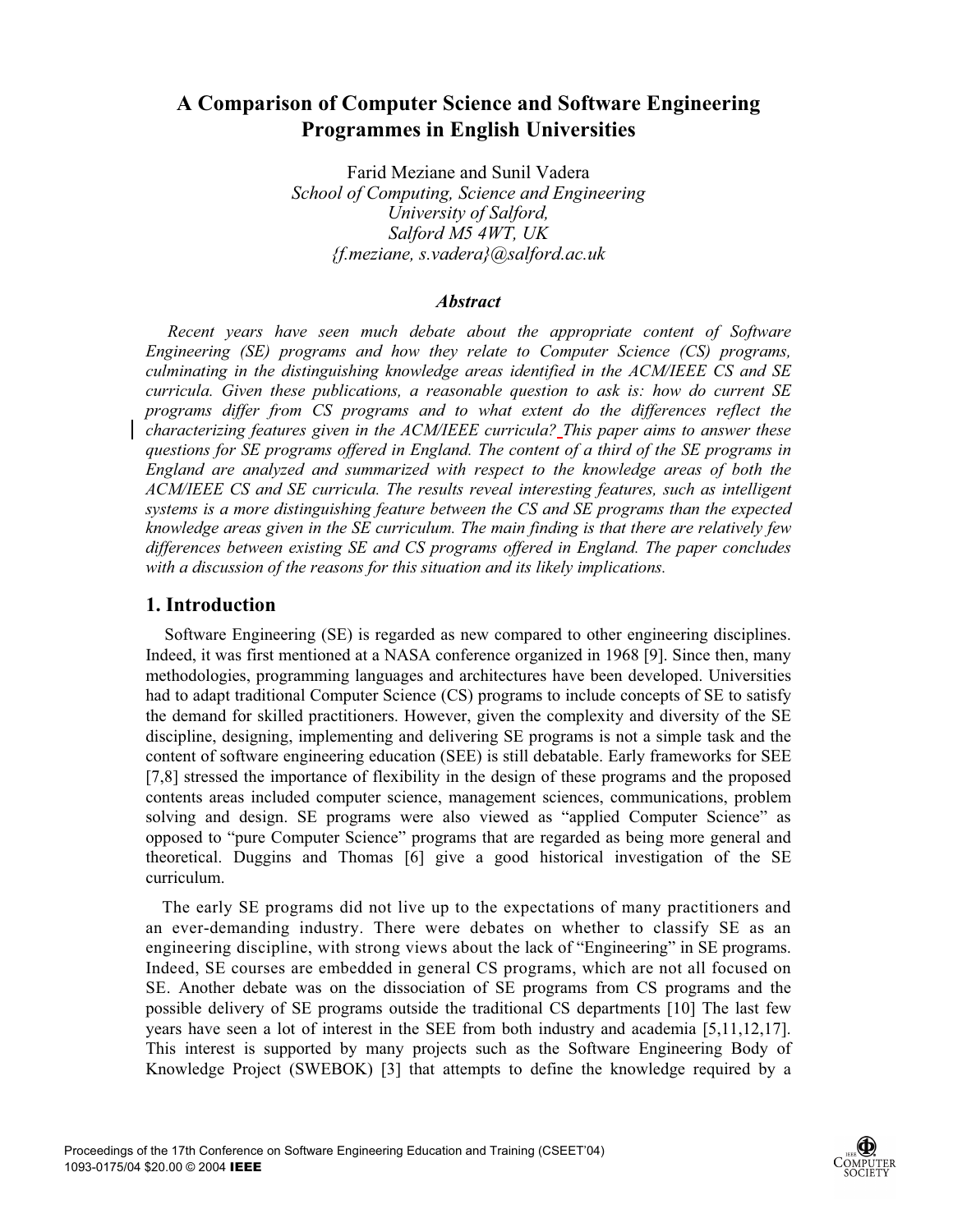software engineer and the Computing Curriculum-Software Engineering project (SS-SE) [2] that includes recommendations and guidance on the content of SE programs. A key question for debate when making these recommendations has been the distinguishing features of SE programs as compared to CS programs. Having established the distinguishing features of SE programs, a natural follow up questions is: "How do existing CS and SE programs measure up against the distinguishing features?"

This paper aims to answer this question for Universities in England. The remainder of this paper is organized as follows. Section 2 lists the key features of CS and SE curricula as defined by the ACM/IEEE task force. Section 3, presents the results of a survey of the content of SE and CS programs in some English universities. The results of this research are discussed in the conclusion given in section 4.

#### **2. Key Features of CS and SE**

This section summarizes the key distinguishing features of CS and SE programs. The expected characteristics of CS curricula were established by the ACM/IEEE joint task force on computing curricula 2001 [1] which identified a set of 14 areas that together represent the body of knowledge for CS at undergraduate level. The content of the ACM/IEEE'2001 curriculum and its rationale are well documented and not repeated here, except to note that the key areas identified are: Discrete Structures, Programming Fundamentals, Algorithms and Complexity, Operating Systems, Net-Centric Computing, Programming Languages, Human Computer Interaction, Graphics and Visual Computing, Intelligent systems, Information Management, Social and Professional Issues, Software Engineering and Computational Science.

Discussion about the content of SE programs is more recent and probably worthy of some discussion in this paper in terms of process Parnas' [10] work has been influential. He defined three steps to follow to produce a SE programme. He first defines the possible tasks a software engineer is expected to perform, followed by definition of a body of knowledge required for the Software Engineer and then its implementation as a training program.

For the first step, Parnas [10] gave the following list of tasks a software engineer is expected to perform:

- Elicitate, determine the requirements for an application and record them in a precise, well organized and easily used documents.
- Participate in the design of software and determine how the different functions of the system will be implemented considering all software and hardware platforms.
- Analyze the performance of the design and ensure that the proposed system meets user requirements.
- Design the structure and architecture of the system and check its consistency, completeness and suitability for the intended application.
- Implement the document the software
- Integrate new software with existing software.
- Perform software testing
- Revise and enhance software systems, maintaining their integrity and keeping all documents complete and accurate.

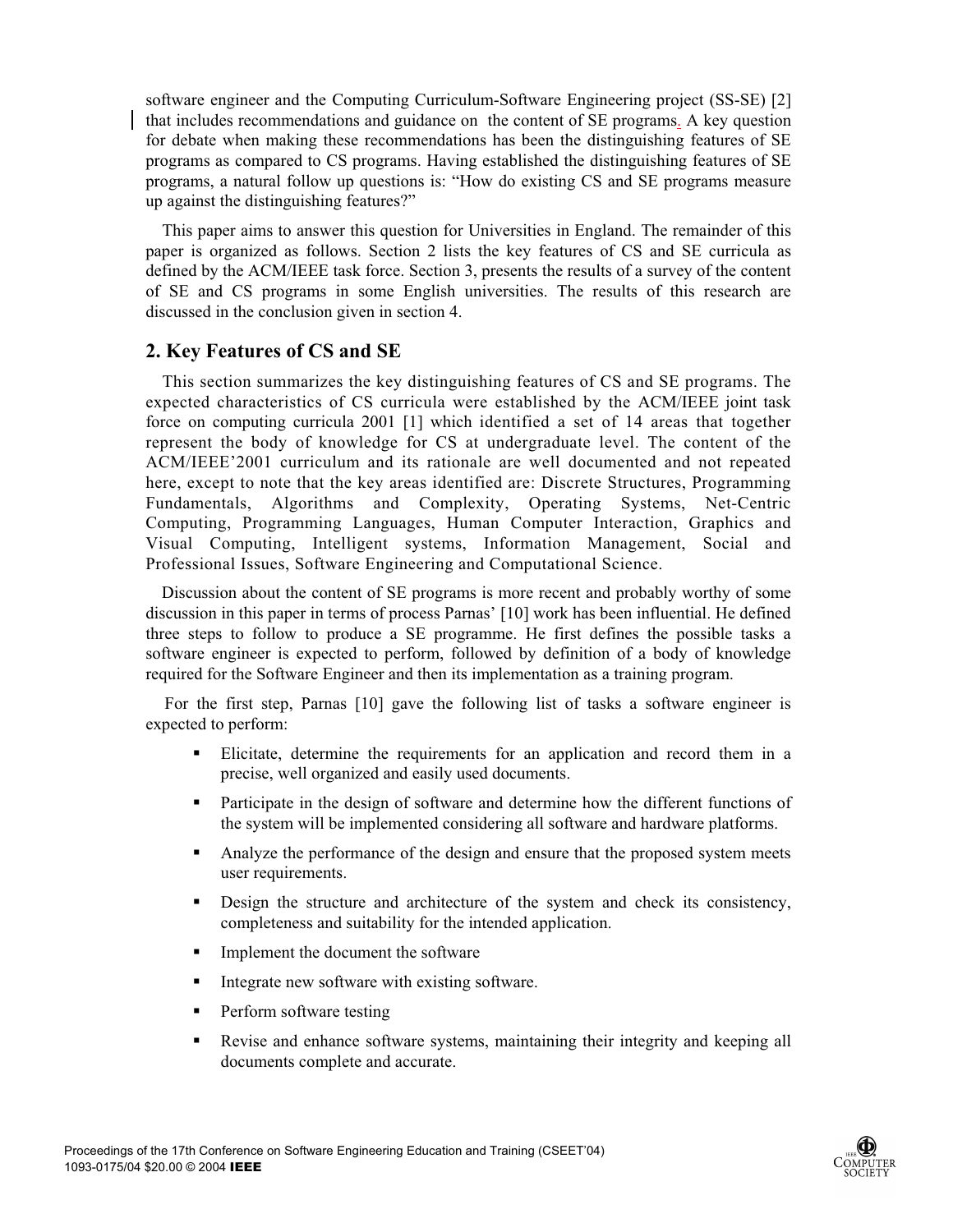Based on these tasks, Parnas argued that a software engineering program should comprise four categories of courses:

- 1. Basic courses taken by all engineering disciplines (G Courses): This include General Chemistry, Engineering Mathematics (4 courses), Calculus (2 courses), Introductory Mechanics, Engineering Design and Communications, Safety Training, Waves, Electricity and Magnetic Fields, Introductory programming for Engineers and Engineering Economics.
- 2. Courses for software engineers that provide an overview of basic engineering issues (E Courses): This include Introduction to the Structure and Properties of Engineering Material, Introduction to Dynamics and Control of Physical Systems, Digital System Principles and Logic Design for Software Engineers, Architectures of Computers and Multiprocessors, Introduction to Thermodynamics and Heat Transfer.
- 3. Courses on the mathematical foundations of SE (M courses): This includes Application of Mathematical Logic in Software Engineering, Applications of discrete Mathematics in Software Engineering, Statistical methods for Software Engineering.
- 4. Courses in Software design courses (S Courses). This is the core of the programs. 22 courses in total were suggested and this includes Programming, Software Design, Communication Skills, Structures and Algorithms, Human Computer Interaction, Distributed and Parallel Systems and various projects.

The IEEE/ACM task force on computing curricula went through a similar process in defining SE programmes. However, before defining the tasks required by a Software Engineer (they called this student outcomes) they started by defining the principles of a SE program. A total of eleven principles, such as diversity, change and internationalization were defined (see [2] pages 8-9 for more details). This was followed by the definition of Software Engineering Education Knowledge (SEEK). This was then further divided into knowledge area, units and topics. Later in the documents, some curriculum patterns were proposed. This process led to the following knowledge areas that are used in this paper as characterizing a software engineering program: Computing Essentials, Mathematical and Engineering Fundamentals, Professional Practice, Software Modeling and Analysis, Software Design, Software Verification and Validation, Software Evolution Software Process, Software Quality, Software Management and Systems and Application Specialties.

## **3. Comparison of SE and CS Curricula**

Most English universities offer bachelor degrees in CS and SE that are of three or four years duration<sup>1</sup>. Four year versions in England usually consist of a third year that is an industrial placement year where students spend a year in the IT industry, gaining professional experience. Programs in the UK are structured on a level by level basis where progression to the next level is determined by success at a previous level. Modules at higher levels are usually more demanding, with their content expected to comply with the UK Qualifications Framework [13] that characterizes the nature of each level and award.

The following methodology was used to carry out the comparison. First, the Universities and Colleges Admissions System (UCAS) [15] was used to identify the 44 institutions that offer both a SE and a CS program. From these, the syllabus for a third of the programs was obtained, analyzed and mapped to the core topics of the CS and SE ACM/IEEE curricula



 1 Programs in Scotland are 4 years long and have not been part of the survey.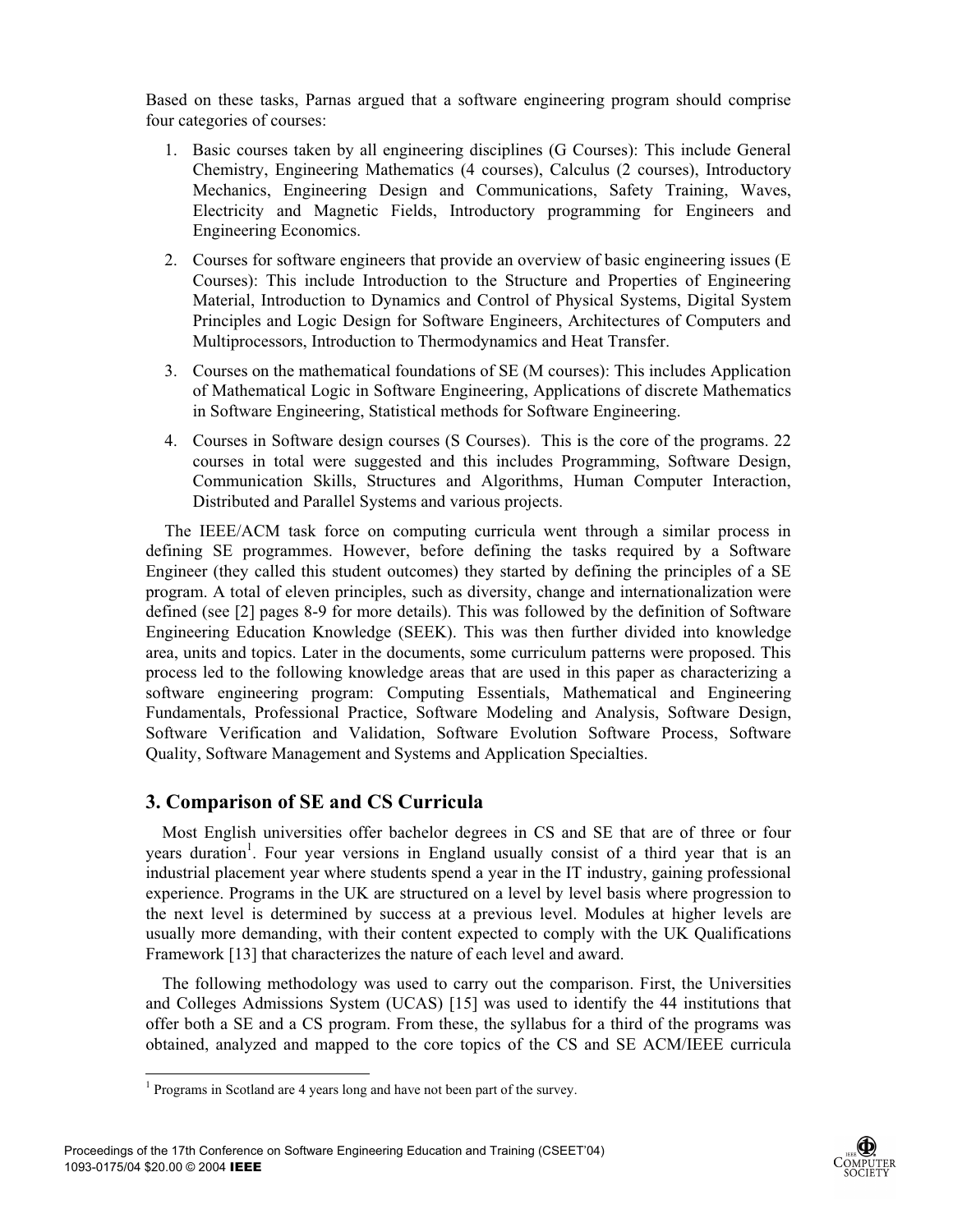outlined in section 2 above. The key aim of the mapping was to assess the coverage of each topic. Ideally, we would have liked to assess content on an hourly basis. However, this level of detail is rarely available within institutions, let alone accurately specified for external purposes. Hence, the analysis focused on assessing the number of modules that contribute significantly towards the core topics<sup>2</sup>. Although this is a broader analysis than one based on hours, we believe it does give a representative view of the overall nature of the programs.

Tables 1 and 2 give the results of the mapping. Each table presents the number of modules that contribute significantly to a topic on a level by level basis. Table 1 gives the mapping of the CS and SE programs to the ACM/IEEE CS topics and Table 2 gives the mapping to the ACM/IEEE SE topics. Figures 1 and 2 contrast the results which are discussed in the next section.

| <b>Core Topics</b>                 |                |    | <b>CS Programmes</b>       |                | SE<br><b>Programmes</b> |                                  |                          |    |
|------------------------------------|----------------|----|----------------------------|----------------|-------------------------|----------------------------------|--------------------------|----|
|                                    |                |    | Year 1 Year 2 Year 3 Total |                |                         | Year 1   Year 2   Year 3   Total |                          |    |
| 1 Discrete Structures              | 13             | 0  | 0                          | 13             | 10                      |                                  |                          | 12 |
| 2 Programming Fundamentals         | 13             | 2  |                            | 16             | 10                      | 4                                |                          | 14 |
| 3 Algorithms and Complexity        | 4              | 9  |                            | 15             | 4                       |                                  |                          | 12 |
| 4 Architecture and Organization 11 |                | 3  | 2                          | 16             | 9                       | 3                                |                          | 13 |
| 5 Operating Systems                | 4              | 5  | 3                          | 12             |                         | 6                                |                          | Q  |
| 6 Net-Centric Computing            | 4              |    | 9                          | 20             | 6                       | 10                               |                          | 23 |
| 7 Programming Languages            |                | 5  |                            | 12             | $\Omega$                | 8                                | 6                        | 14 |
| 8 Human-Computer Interaction       | $\overline{4}$ | 3  | 5                          | 12             | 4                       | 3                                | 4                        | 11 |
| 9 Graphics and Visual Comput.      | $\overline{0}$ | 3  | 5                          | $\overline{8}$ |                         | 2                                | $\overline{4}$           |    |
| 10 Intelligent Systems             |                | 8  | 11                         | 21             | $\overline{2}$          | 5                                | 6                        | 13 |
| 11 Information Management          | 5              |    | 3                          | 9              | 6                       | 2                                | $\mathcal{D}$            | 10 |
| 12 Social and Profess. Issues      | 8              | 3  | 4                          | 15             | 7                       | 4                                | $\overline{\mathcal{A}}$ | 15 |
| 13 Software Engineering            | 11             | 10 | 6                          | 27             | 8                       | 11                               | 4                        | 23 |
| 14 Computational Science           |                | 2  |                            | 10             | $\Omega$                |                                  | 4                        | 5  |

**Table 1: CS and SE Programs with regards to the ACM/IEEE CS Curriculum** 



**Figure 1: CS and SE Degrees Using the CS Curriculum Core Topics** 



<sup>&</sup>lt;sup>2</sup> E.g. Computer Architectures I and Computer Architectures II would count as 2 modules.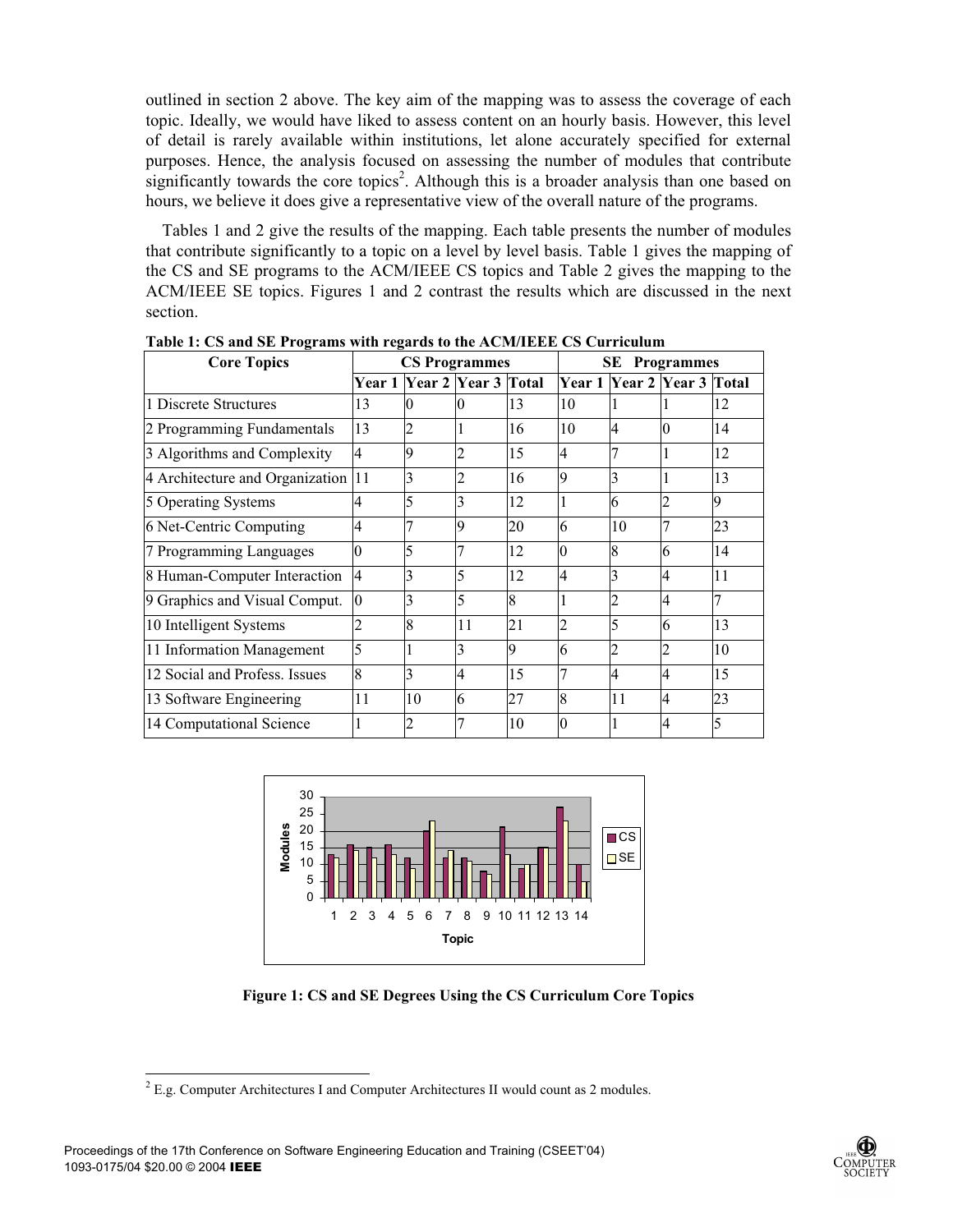| <b>Core Topics</b>                     | <b>CS Programmes</b> |                                  |   |             | SE<br><b>Programmes</b> |    |                            |    |
|----------------------------------------|----------------------|----------------------------------|---|-------------|-------------------------|----|----------------------------|----|
|                                        |                      | Year 1   Year 2   Year 3   Total |   |             | Year 1                  |    | <b>Near 2 Year 3 Total</b> |    |
| 1 Computing Essentials                 | 13                   |                                  |   | 15          | 12                      |    |                            | 12 |
| 2 Maths and Engineer. Fundamentals 6   |                      |                                  |   | 6           |                         |    | Ю                          |    |
| 3 Professional Practice                |                      |                                  |   | 10          | 6                       | 2  | $\overline{4}$             | 12 |
| 4 Software Modeling and Analysis       | $\overline{4}$       | 6                                |   | 11          | 6                       | 11 | 2                          | 19 |
| 5 Software Design                      | 10                   | 6                                |   | 18          | 6                       | 10 |                            | 18 |
| 6 Software Verification & Validation 1 |                      |                                  |   |             |                         | 3  |                            |    |
| 7 Software Evolution                   |                      |                                  |   | 4           |                         |    |                            |    |
| 8 Software Process                     |                      |                                  |   | 10          | 6                       |    |                            | 12 |
| 9 Software Quality                     |                      |                                  |   | $\varsigma$ |                         | 3  |                            | 6  |
| 10 Software Management                 |                      | 4                                | 4 | 10          |                         | 5  | 3                          | 10 |
| 11 Systems and Applicat. Specialties 2 |                      | 5                                | 5 | 12          |                         | 6  | 11                         | 19 |

**Table 2: CS and SE Programs with regards to the ACM/IEEE Software Engineering Curriculum** 



**Figure 2: CS and SE Degrees Using the CS Curriculum Core Topics**

## **4. Discussion and Conclusion**

The results in section 3 reveal a number of interesting issues, some expected, and some less expected:

- As expected, there is greater emphasis on Software Modeling and Analysis in the SE programs than the CS programs.
- There is a strong presence on "intelligent systems" in CS degrees almost to the extent that this is a major characterizing difference between SE and CS programs in England.
- As expected, there is a strong presence of "Net-Centric Computing" for both types of programs as modules on web-based applications have become more popular
- There is relatively little material on mathematics, which is not surprising to those who are aware of the declining number of students studying mathematics at A level in the UK, but might be to those who are aware of the strength of the UK research community in theoretical computer science.

These are interesting points of discussion, but the most striking conclusion is that:

*There is very little difference between the SE and CS programs currently offered in English Universities.*